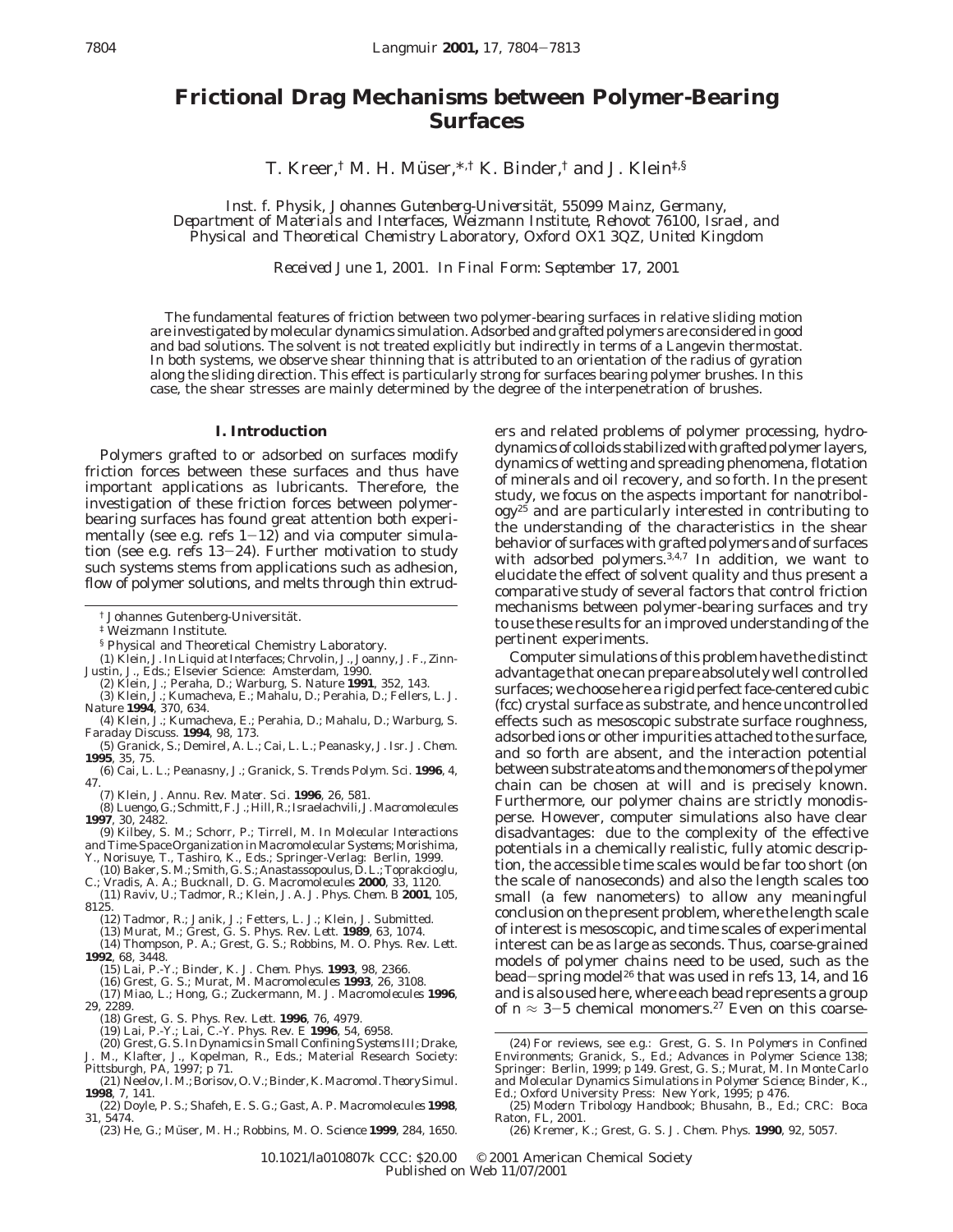

**Figure 1.** Density profile of uncompressed brushes in the default model ( $N = 30$ ,  $\alpha_g = 0.16/b^2$ ,  $T = 0.5\epsilon/k_B$ ). Inset: Effective potential between two unbounded monomers as a function of the solvent quality. The arrows indicate the position where the potentials are cut off.

grained level, one is still constrained to study scales of length and time that are much smaller than those accessed in experiment: Estimating the molecular dynamics time unit roughly with  $\tau_{MD} \approx 10^{-11}$  s, the accessible time scales are in the microsecond range, and thus we restrict our attention to polymer chains that are much shorter than the experimental ones, namely,  $N = 30$  effective monomers per chain is used in the present work. Our polymers would hence be nonentangled even under melt conditions, unlike the situation encountered in experiments, and while the release of entanglement constraints may be important in the shear response of polymer brushes in the experiments,<sup>7</sup> this relaxation mechanism is clearly not relevant for the present simulations. A further characteristic difference concerns the scales of length and density (Figure 1): the density profile of uncompressed brushes shows density oscillations (this layering phenomenon is a general feature of fluids near hard walls<sup>28</sup>), and the range of oscillations is only a factor of 2 (bad solvent conditions) to 5 (good solvent conditions) smaller than the brush height. Corresponding experiments,<sup>1-12</sup> however, deal with brush heights which are at least an order of magnitude larger, and then the layering or other local structure near the grafting wall cannot even be resolved.10 Also, the concentration of monomers in the brush stays in the semidilute regime<sup>29</sup> in the experiments, while the simulation (Figure 1) shows densities which correspond to rather concentrated solutions. While in the experiment we thus expect that hydrodynamic interactions play a role for the relaxation mechanism, they are presently screened out under the conditions of the simulations. Thus, we do not even include the solvent molecules explicitly in our simulations, since this saves about an order of magnitude of computing time, and previous work has shown qualitatively similar results<sup>18,24</sup> under conditions of such concentrated polymer solutions.

While the simulations thus work in a regime of parameters that complement the regime available to the experiments rather than precisely matching it, the simulations have the distinct advantage that we can change the solvent quality at will, by suitable change of effective interactions between the beads (Figure 1), without any other change of the polymer model or the grafting surface. Moreover, we can also use exactly the same polymer model for the study of adsorbed rather than grafted polymer layers, by simply removing the special bonds between the chain ends and the wall. At the same time, we allow for a weak attraction between the walls and the polymers, while for grafted polymers it is essential that the monomers along the backbone do not adsorb to the substrate. Thus, we are able to perform a comparative study of shear effects on grafted and adsorbed chains and of good solvent versus bad solvent conditions. Despite the large simulation activity,  $13-24$  no such comparative study has appeared as yet.

In section II, we describe the model in detail and recall its static properties, while section III describes our results for steady-state shear. Section IV presents a discussion and comparison with the experiments, while section V summarizes our conclusions and gives a brief outlook on open problems.

## **II. Model**

To study the fundamental features of friction between two polymer-bearing surfaces in relative sliding motion, a generic model of polymer chains is employed, which has already been used in previous molecular dynamics simulations for similar purposes.<sup>13,18,24</sup> The two walls confining the system consist of parallel [111] planes of an fcc solid. Periodic boundary conditions are imposed in the plane of the walls. The volume region between the walls contains simple bead-spring chains of polymerization *<sup>N</sup>*. All particles interact via Lennard-Jones (LJ) potentials

$$
V_{\text{LJ}}(r_{ij}) = 4\epsilon_{ij} \left[ \left( \frac{\sigma_{ij}}{r_{ij}} \right)^{12} - \left( \frac{\sigma_{ij}}{r_{ij}} \right)^{6} - \left( \frac{\sigma_{ij}}{r_{\text{c}}}} \right)^{12} + \left( \frac{\sigma_{ij}}{r_{\text{c}}}} \right)^{6} \right] \tag{1}
$$

 $r_{ij}$  is the distance between particles *i* and *j*, and  $r_{ci}$  *i* denotes the cutoff radius or range of interaction. Note that the choice  $r_{c ij} = 2^{1/6} \sigma_{ij}$  corresponds to a purely repulsive interaction between the particles. All parameters  $\epsilon_{ij}$  and *σij* are set to unity, including the mass *m* of individual monomers, unless mentioned otherwise. The units of energy and length scale will be denoted with  $\epsilon$  and  $\sigma$ , respectively.

Only atoms within one wall do not interact via LJ potentials. Instead, they are confined to their ideal lattice sites, which are defined relative to the center of mass of the top wall or the bottom wall. The lattice spacing chosen for the confining walls is 1.2*σ*. The resulting separation of the wall atoms might be considered unrealistically large owing to the large number of atoms in one Kuhn segment even if one keeps in mind the small binding lengths of the <sup>C</sup>-C bond and the zigzag path along the polymer's backbone. However, one has to remember also that the corrugation of a Kuhn segment is artificially reduced in a coarse-grained model. This leads to distinctly reduced friction (sticking condition) with the wall, in particular in the case of adsorbed monomers. To compensate for this effect in a simple way, we have followed the popular choice for the lattice spacing in the confining walls.

In most of our studies, the top wall is driven externally by imposing a constant velocity, while the bottom wall is always kept fixed. Adjacent monomers in a chain inter-

<sup>(27)</sup> Binder, K. In*Monte Carlo and Molecular Dynamics Simulations in Polymer Science*; Binder, K., Ed.; Oxford University Press: New York, 1995; p 1.

<sup>(28)</sup> Israelachvili, J. N. *Intermolecular and Surface Forces*, 2nd ed.; Academic: London, 1991.

<sup>(29)</sup> de Gennes, P. G. *Scaling Concepts in Polymer Physics*; Cornell University: Ithaca, NY, 1979.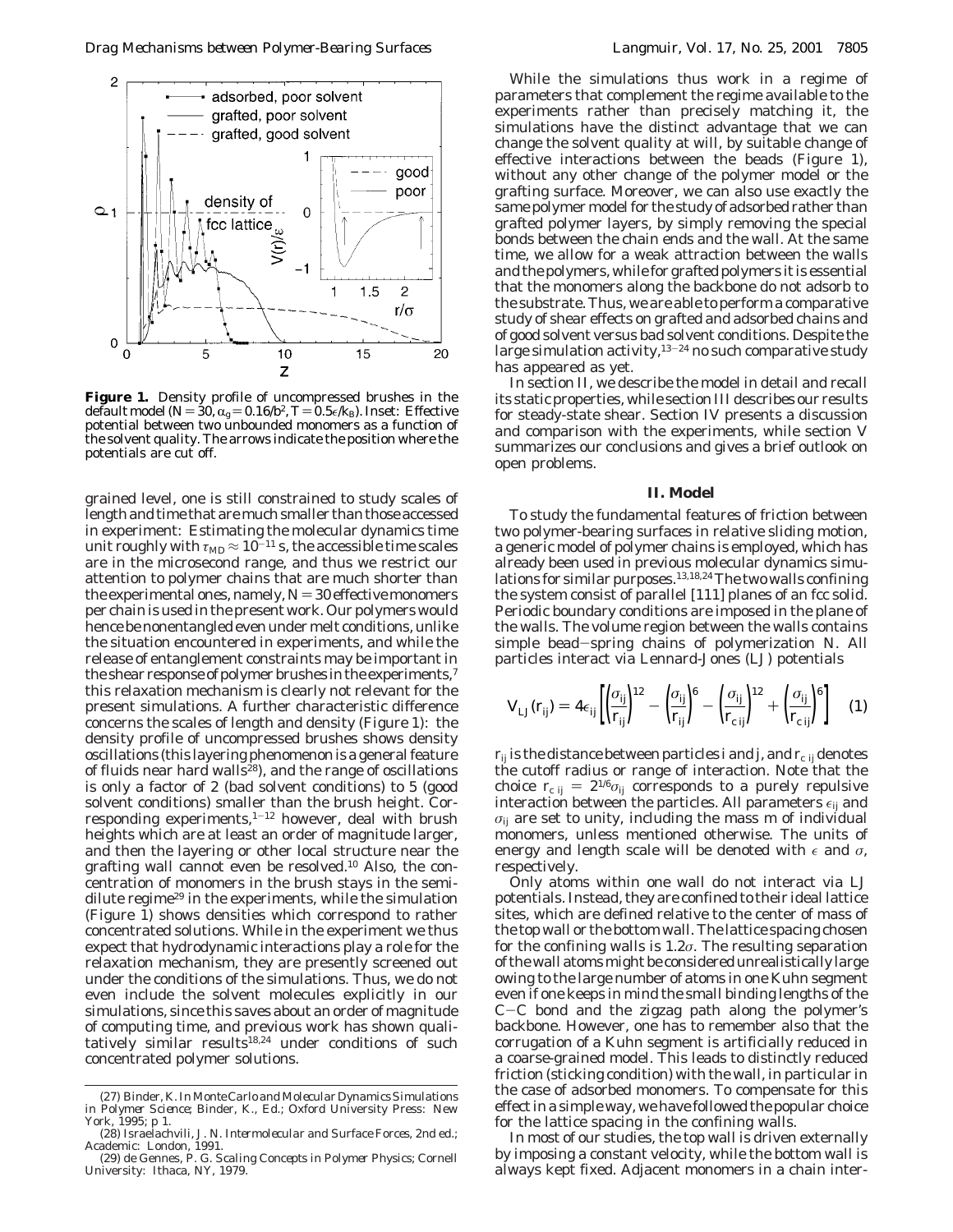act with a finitely extensible nonlinear elastic (FENE) potential that acts in addition to LJ potentials:

$$
V_{\text{FENE}}(r) = \begin{cases} -0.5kR_0^2 \ln[1 - (r/R_0)^2] & r \le R_0 \\ \infty & r > R_0 \end{cases}
$$
 (2)

where  $k = 30\epsilon/\sigma^2$  and  $R_0 = 1.5\sigma$ . This model, which is widely used in polymer simulations, prevents bond crossing and yields the characteristics of the dynamics of polymer melts.14,26 The bond length *b* is defined by the position of the minimum in  $V_{\text{FENE}}(r) + V_{\text{LJ}}(r)$ . For the present choice of parameters,  $b=0.9945\sigma$ . In the following, *b* will be used frequently to express length scales in order to minimize confusion of the Lennard-Jones *σ* with the shear stress *σ*s.

The focus of this paper is the investigation of the friction mechanism between two sliding polymer brushes in a good solvent. However, bad solvents and adsorbed polymers will be considered as well for comparison. In many simulations of polymers in solution, the solvent is not taken into account explicitly. Instead, the quality of the solvent enters implicitly via the temperature: At large temperatures, the radius of gyration  $R_{\rm g}$  of a chain in dilute solution scales such as  $R_g \propto N^{\nu}$  with  $\nu \approx 0.59$ , which corresponds to the behavior in a good solvent. At low temperatures, one finds  $R_{\rm g} \propto N^{1/3}$ , which corresponds to the bad solvent case.30

In our simulations, we follow an alternative route to mimic good and bad solvent conditions, because a change of temperature would invoke a change of the gas pressure and thus induce a change in the effective normal load. To keep that pressure constant, all simulations are done at one fixed temperature, namely,  $T = 0.5\epsilon/k_B$ . To mimic solvent quality, we perform the simulations with two choices of the potential, or to be more precise, with two different values for the cutoff radius  $r_c$  of the LJ potential [see eq 1]: (i)  $r_c = 2^{1/6}\sigma$ . This corresponds to the so-called athermal case in which monomers only repel leading to the scaling of  $R_{\rm g}$  akin to that of the good solvent condition.<sup>16</sup> (ii)  $r_c = 2(2^{1/6}\sigma)$ . This choice will lead to the scaling  $R_g \propto$  $N^{1/3}$ , which is reminiscent of the bad solvent case.<sup>30</sup> Figure 1 and Figure 2 might further elucidate the role of the choice for  $r_c$ . Note that our temperature of  $T = 0.5\epsilon/k_B$  is well below the system's *θ*-temperature of  $T_{\theta} = 0.7 \epsilon / k_{\text{B}}$  for the latter choice of  $r_c$ .

Temperature is imposed by a Langevin thermostat. A velocity-dependent friction term and random forces Γ*i*(*t*) are added to the equations of motion such that

$$
m_j \dot{\mathbf{r}}_i = -\nabla_i V - \gamma m_j \dot{\mathbf{r}}_i + \Gamma_i(t) \tag{3}
$$

where *V* is the total potential and  $\gamma$  is a viscous damping constant that couples the monomers to a heat bath. Hence, *<sup>γ</sup>* plays the role of a viscous monomer-solvent friction. Γ*i*(*t*) is a white noise satisfying the fluctuation dissipation theorem:

$$
\langle \Gamma_j(\hat{\theta}) \Gamma_j(\hat{t}') \rangle = 6k_B T m_{j'} \delta_{ij} \delta(t - t')
$$
 (4)

The damping term and the random forces are believed to mimic collisions of monomers with solvent atoms. We will not account for the flow of the solvent into the lower brush. This approximation should be reasonable for very concentrated solutions, where hydrodynamic interactions



**Figure 2.** Normal force between polymer-bearing surfaces as a function of surface separation.

between the monomers are screened out; see, for example, Figure 2a in ref 22. Instead, the solvent is supposed to be always immobile with respect to the lower surface. Thus, only the top surface is in motion with respect to the solvent. This was meant to mimic the effect of dragging the tip (upper surface) through the solvent. An explicit simulation of the solvent atoms would make the present study computationally unfeasible. Moreover, a realistic flow profile of solvent atoms between two polymer-bearing surfaces in relative sliding motion is not yet known, albeit recently proposed simulation techniques<sup>31,32</sup> suggest promising ways to overcome this shortcoming in a reasonably well controlled way. Note that it is possible to calculate not only the net shear stress on the driven upper wall but also the direct (friction) forces between brushes belonging to the top wall and brushes belonging to the bottom wall. These direct forces do of course depend only very little on the assumptions of the solvent's velocity profile. In our treatment, we certainly overestimate the flow into the upper brush. The main effect is the slightly asymmetric velocity profiles that become apparent in Figure 7 and Figure 11. However, additional simulations were performed with a thermostat where *γ* was set to zero parallel to the shear direction. None of our conclusions on the direct brush brush interactions have to be altered with such a thermostat.

Tethering a polymer to a wall is realized by choosing  $\epsilon_{\rm hw}=100\epsilon$  and  $r_{\rm c}=2(2^{1/6}\sigma)$  between its headgroup and wall atoms. Simultaneously, the mass of the headgroup is increased by a similar factor in order to prevent the system from performing fast oscillations, which would require undesired small time steps ∆*t*. We use here a predictor-corrector algorithm to fifth order and a time step of ∆*t* = 0.005√*mo<sup>2</sup>/€.* All other monomers of a grafted<br>chain\_interact\_with\_the\_wall\_with\_∈…… = 1e\_and\_a\_shortchain interact with the wall with  $\epsilon_{mw} = 1\epsilon$  and a shortrange cutoff  $r_{\text{c}}$  mw =  $2^{1/6}\sigma$ . This means that the wallmonomer interaction is purely repulsive. In the case of adsorbed polymers, all monomers are assumed to interact with the wall atoms with  $\epsilon_{mw} = 1 \epsilon$  and  $r_{c,mw} = 2(2^{1/6}\sigma)$ , independent of the solvent's quality. Grafting densities are chosen to be identical on both surfaces. The interactions between monomers are shown in the inset of Figure 1 as

<sup>(30)</sup> The relation  $R_g \propto N^{1/3}$  has been confirmed for simulations of **a** function of the solvent quality. isolated collapsed chains but is difficult to confirm experimentally, because extremely dilute solutions are necessary to avoid aggregation of the collapsed chains and ultimately polymer-solvent phase separation.

<sup>(31)</sup> Warren, P. B. *Curr. Opin. Colloid Interface Sci*. **1998**, *3*, 620. (32) Jendrejack, R. M.; Graham, M. D.; de Pablo, J. J. *J. Chem. Phys*. **2000**, *113*, 2894.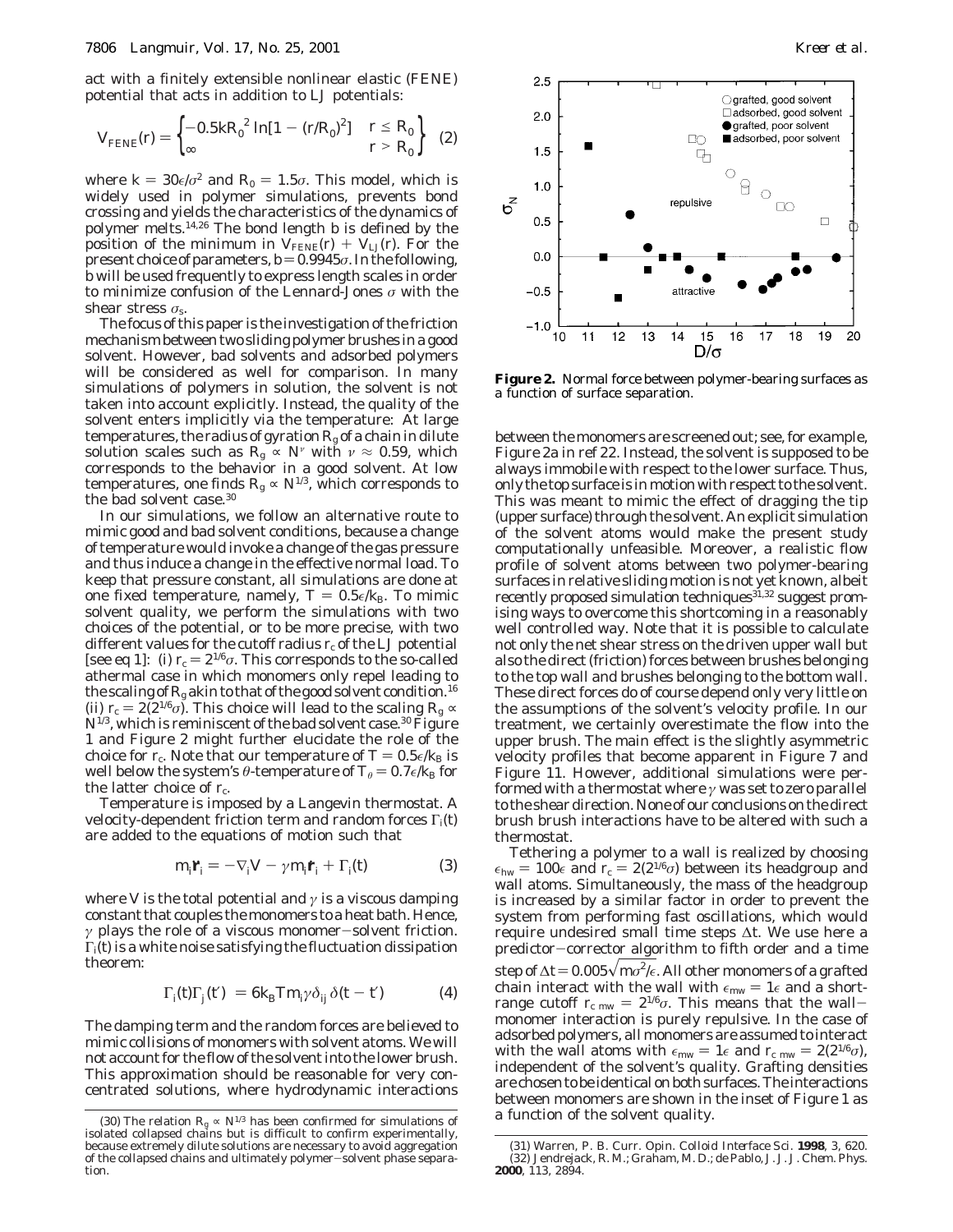In our simulations, the number of atoms per confining wall is  $N_w = 400$ . Note that each wall consists of one layer only. Thus, the net number of wall atoms in the two confining walls (layers) is  $2N_w = 800$ . Our default system furthermore contains 67 polymers with polymerization *N* ) 30 grafted to each wall, resulting in a grafting density of  $\alpha_{\varphi} = 0.16b^{-2}$ . In simulations of adsorbed polymers, the same total number of polymers is used as in the default system.

All simulations presented in this study for polymer brushes have been carried out in the semidilute regime, which is characterized by a grafting or anchoring density  $1 \gg \alpha_{\rm g} \gg \alpha_{\rm g}^* = 1/\pi R_{\rm gyr}^2$ , where  $\alpha_{\rm g}^*$  denotes the critical grafting density and  $R_{\rm em}$  is the radius of gyration of an grafting density and *R*gyr is the radius of gyration of an untethered single chain. The default choice of the actually used grafting density of  $\alpha_g = 0.16b^{-2}$  (*b* being the bond length introduced above) satisfies these inequalities sufficiently well for our choice of *N* = 30 ( $R_{\rm gyr} \approx \sqrt{N/6}$  *b* for Gaussian chains) and lies well above the critical grafting density of  $\alpha_{\rm g}^* \approx 0.06 b^{-2}$ . Despite the small degree<br>of polymerization employed in this study, the monomer of polymerization employed in this study, the monomer density of nonoverlapping brushes exhibits the correct characteristics as shown in Figure 1. Similar density profiles for brushes in both good and bad solvent have been reported in experimental<sup>10,33</sup> and computational<sup>13,16,34</sup> studies. We want to note that the plateau in the polymer density in the case of a bad solvent is about 60% of that of a perfectly ordered fcc or hcp (hexagonal close-packed) crystal consisting of nonbonded LJ monomers at the same temperature. The plateau density in the good solvent is 25% of the crystalline reference density. Note that in the experimental brush systems the mean volume fraction of monomers in the unperturbed brush is only ca. 4%. Near the walls, layering effects are observed. These are reflected by density oscillations with adjacent maxima being separated by a distance close to the intramolecular bond length.

The monomer profiles deform considerably in the case of overlapping brushes. Layering is enhanced by decreasing the distance between the surfaces and by decreasing the quality of the solvent. Layering is similar for grafted and adsorbed polymers. The normal forces needed to compress the system are shown in Figure 2. In a good solvent, there are only marginal differences between adsorbed and grafted polymers; however, in the case of a bad solvent significant differences are found. As suggested previously,35 the attraction between the two surfaces in a bad solvent takes place at considerably larger separation for grafted than for adsorbed polymers.

In this study, we focus on systems that do not exhibit static friction, that is, on brushes that are not too strongly compressed. A simple way to determine whether the system exhibits static friction is to study its free diffusion:  $36$  A finite system that shows static friction will not diffuse if it is subject to a thermal, fluctuating force like the one defined in eq 3. Instead, it will oscillate around a more or less well-defined equilibrium position. A "viscous" system of finite size as opposed to a solidified system, however, will not appear to be pinned and quickly cross over from the ballistic regime to the diffusive regime; that is, the top wall with the attached brush diffuses as a whole relative to the fixed bottom wall (of course, the diffusion constant for this motion scales inversely in the area of the wall). For wall separations of less than 20*b*, only the good solvent case is found to be viscous. As the wall separation decreases to distances of about 14*b*, also the good solvent case appears to be pinned. Of course, also "nonviscous" systems become unpinned when the relative velocities of the walls are constrained to nonzero values.

# **III. Results**

In this section, the results for a system under steady shear are presented. The upper wall is moved at a constant velocity  $\mathbf{v} = (v, 0, 0)$  while keeping the distance *D* between the walls constant. We concentrate on the regime  $15b \leq$  $D \le 20b$ , where layering does not (yet) occur near the center of the system. In this regime, the brushes are already significantly compressed with respect to noncontacting surfaces, however, the monomer density is still well below that of an fcc crystal; see Figure 1.

Due to the large dimensionality of our model's parameter space, we mainly confine ourselves to consider the default system ( $N = 30$ ,  $D = 17.5$ ,  $\gamma = 2$ ,  $\alpha_{\rm g} = 0.16$ , grafted, good solvent) and compare it to models where typically not more than four of the above-mentioned parameters are varied simultaneously with respect to the default system. In all our simulations, we keep the surface separation *D* fixed. This often leads to artifacts since a constant normal load is a more natural choice. In our case, however, this is not an issue, because at a given sliding velocity, fluctuations of the calculated instantaneous normal stress on the surface (due to monomer wall interactions) are always small compared to the average normal pressure. This means that for *steady-state* sliding the ensembles  $D =$  const and  $\sigma_N =$  const are equivalent. However, there is a small decrease in  $\sigma_N$  at fixed *D* with large sliding velocities as can be evidenced from Figure 12. Note that the situation would be dramatically different for brushes under oscillatory shear. In this case, normal forces depend sensitively on the applied frequency for a given surface separation $22$  and hence the equivalence between constant load and constant separation breaks down.

Usually, each model, as defined by its parameters, is investigated for sliding velocities  $0.01 \le v \le 0.35$ . *v* is given in LJ units  $[\sqrt{\epsilon/m}]$ . LJ units that would be representative of hydrocarbons are<sup>26</sup>  $\epsilon \sim 30$  meV  $\approx 400$   $k_B K$ ,  $\sigma$  $∼$  0.5 nm, and LJ time unit  $t_0$  ∼ 3 ps. At this point, we have to stress that these are very rough estimates that may depend sensitively on temperature, stiffness of the chain, and other details.<sup>37</sup> One should also interpret  $t_0$  *not* as a relaxation time of a polymer but merely as a rough estimate of short-scale motion. Relaxation times of the chains are orders of magnitudes larger than  $t_0$ , that is, by at least a factor of the squared degree of polymerization in the unentangled regime.38

Note that the large gap between high relative sliding velocities in the simulations and slow velocities in the experiments is partially bridged by the fact that the relevant time scales (relaxation times of polymers) are significantly larger in the experiments than in the simulations. The discrepancy in time scales is due to the larger degree of polymerization in the experiments as

<sup>(33)</sup> Tounton, H. J.; Toprakcioglu, C.; Fetters, L. J.; Klein, J. *Nature* compared to the simulations. *(London)* **<sup>1988</sup>**, *<sup>332</sup>*, 712.

<sup>(34)</sup> Wittmer, J.; Johner, A.; Joanny, J. F.; Binder, K. *J. Chem. Phys*. **1994**, *101*, 4379.

<sup>(35)</sup> Klein, J. *Pure Appl. Chem*. **1992**, *64*, 1577.<br>(36) Müser, M. H.; Robbins, M. O. *Phys. Rev. B* **2000**, *61*, 2335.

<sup>(37)</sup> Baschnagel, J., et al. *Adv. Polym. Sci*. **2000**, *152*, 41.

<sup>(38)</sup> Binder, K.; Lai, P.-Y.; Wittmer, J. *Faraday Discuss*. **1994**, *98*, 97.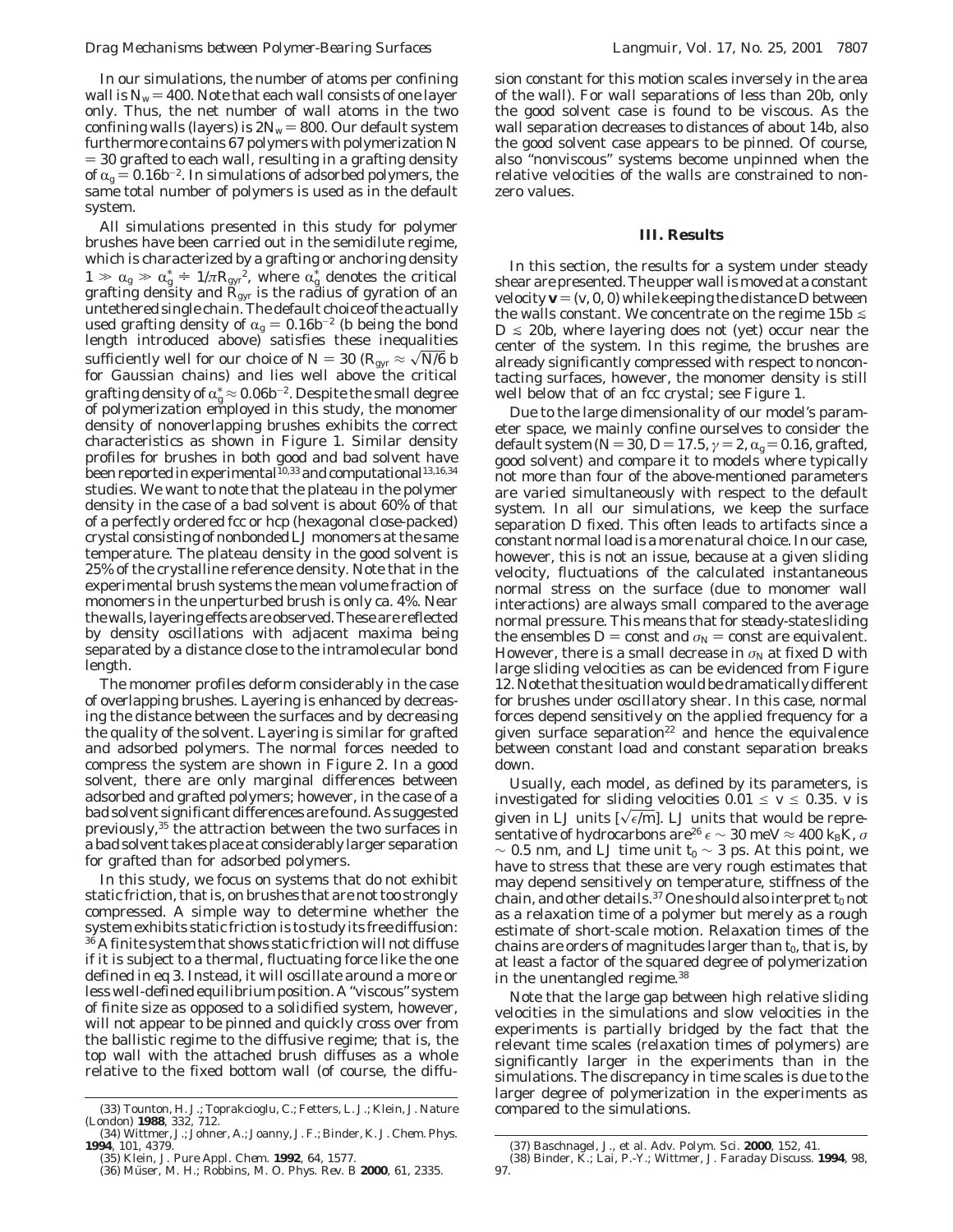

**Figure 3.** Effective viscosity *η*<sub>eff</sub> for adsorbed and grafted polymers in good and bad solutions of varying viscosity as a function velocity *v*. The solid line represents the response of an uncompressed brush that is dragged through the solvent with  $\gamma = 2$ .

The quantity of interest is the shear stress  $\sigma_s$  or the effective viscosity  $\eta_{\text{eff}}$  which are related via<sup>39</sup>

$$
\eta_{\rm eff} = D\sigma_{\rm s}/v \tag{5}
$$

The shear stress is calculated by adding all forces from the monomers acting on the wall and dividing the result by the area of the wall. We do not intend to anticipate that the shear force gradient is uniform across the gap of width  $D$  and that  $\eta_{\text{eff}}$  corresponds to a real fluid viscosity. Such an interpretation would be meaningless in the case of shear forces between brushes. At this point,  $η_{\text{eff}}$  is only introduced in order to represent the drag forces in such a way that the trends for both the low-velocity regime and the high-velocity regime are represented within one plot. Some representative results for  $η_{\text{eff}}$  are shown in Figure 3. Our results are in good qualitative agreement with refs 13 and 16, where the shear stress is shown as a function of the shear rate. We have chosen  $\eta_{\text{eff}}$  as the ordinate because this shows more clearly the deviation of the shear forces from linear response which is obtained in the limit  $v\rightarrow 0$ . A precise determination of the visco(elastic) response in that limit is difficult, because the simulations with small *v* are very CPU time expensive. Moreover, the application of the fluctuation-dissipation theorem from the equilibrium behavior at  $v = 0$  is not trivial either, owing to the large relaxation times of the polymers. A quantitative comparison of our data with those in refs 13 and 16 is not possible, because not all the relevant parameters are known to us. The main trend, namely, shear thinning with increasing sliding velocity, is the same and even a bump similar to the one shown in Figure 3 for the grafted, good solvent case (e.g.,  $D = 17.5$  *b*,  $\gamma = 2$ ) could be found in the data of ref 16. This could be seen after scanning in the data from refs 13 and 16 and plotting it in the way in which we present the data here. For large velocities and grafted chains, the effective viscosity (or the shear stress) is dominated by the interactions of the brushes with the solvent. This is due to the fact that half of all polymers, namely, those grafted to the top wall, are dragged with the average velocity *v* through the solvent

while the other half has velocity zero since the solvent is immobilized with respect to the lower surface and the lower brush. Thus, the mean monomer velocity is half of the upper wall's velocity,  $\langle v_m \rangle = v/2$ . The velocity profile is different from that of adsorbed polymers, which have a different nonlinear velocity profile leading to  $\langle v_{\rm m} \rangle \leq v/2$ . Since polymer chains are not permanently fixed at the top wall, monomers adsorbed at the top wall may get detached and readsorbed at other surface sites later, so that the average velocity of the chains adsorbed to the top wall is less than the wall velocity itself.

For both adsorbed and grafted polymers, we find shear thinning; for example,  $η_{\text{eff}}$  decreases with increasing shear rate, which agrees with previous simulations on hexamers between weakly adsorbing surfaces<sup>40</sup> and simulations<sup>18</sup> and experiments<sup>7</sup> of polymer brushes between surfaces. To deepen our understanding of the shear stress between polymer-bearing surfaces, we will study the effect of various parameters on the effective viscosity. Adsorbed and grafted polymers will be treated separately.

**A. Adsorbed Polymers.** Before discussing the results for adsorbed polymers under shear, we will briefly discuss the Navier-Stokes equation for our system. To do this, we assume a constant viscosity of the polymers *η*bulk throughout the film, which is supposed to be identical with the bulk's viscosity at small sliding velocities. If we keep in mind the friction term in eq 3 describing the coupling of the monomers with the thermostat, the Navier-Stokes equation reads

$$
\eta_{\text{bulk}} \Delta \mathbf{v}_{\text{m}}(z) = \gamma \rho \mathbf{v}_{\text{m}}(z) \tag{6}
$$

where  $\rho$  is the mass density of the monomers, which is approximately constant throughout the film not too close to the walls, and  $\mathbf{v}_m(z)$  is the monomer velocity profile. With the boundary conditions  $v_{m}$   $_{x}(0) = 0$  and  $v_{m}$   $_{x}(D) = 0$  $v_0 \leq v$ , the velocity profile is

$$
v_{\text{m }x} = \frac{\sinh(\sqrt{\gamma \rho/\eta_{\text{bulk}}}z)}{\sinh(\sqrt{\gamma \rho/\eta_{\text{bulk}}}D)} v_0 \tag{7}
$$

The main part of the shear stress  $\sigma_s$  can be obtained by integration over the dissipated force, namely, the righthand side of eq 6, resulting in

$$
\sigma_{\rm s} = \gamma \int \mathrm{d}z \,\rho \, v_{\rm m}(z) = \sqrt{\frac{\eta_{\rm bulk}}{\gamma \rho}} \, \frac{\cosh\left(\sqrt{\frac{\gamma \rho}{\eta_{\rm bulk}} D}\right) - 1}{\sinh\sqrt{\frac{\gamma \rho}{\eta_{\rm bulk}} D}} \, v_0 \quad (8)
$$

In the limit of large wall separation  $D \gg \sqrt{\eta_{\text{bulk}}/\gamma \rho}$ , this can be approximated to

$$
\sigma_{\rm s} \approx \nu_0 \sqrt{\eta_{\rm bulk} \gamma \rho} \tag{9}
$$

Note that the ratio  $v_0/v$  depends on the stick condition of the adsorbed monomers. At large wall velocity *v* and large damping *γ*, one can expect less stick than at small *v* and small  $\gamma$ , respectively. Of course, the treatment in eqs  $6-9$ is a quasi-macroscopic one; strictly speaking, it is appropriate only for length scales that are large in comparison to the length scale over which the layering of the density occurs (Figure 1).

<sup>(39)</sup> Happel, J.; Brenner, H. *Low Reynolds Number Hydrodynamics*; Prentice Hall: Englewood Cliffs, NJ, 1965.

<sup>(40)</sup> Manias, E.; Bitsanis, I.; Hadziioannou, G.; ten Brinke, G. *Europhys. Lett*. **1996**, *33*, 371.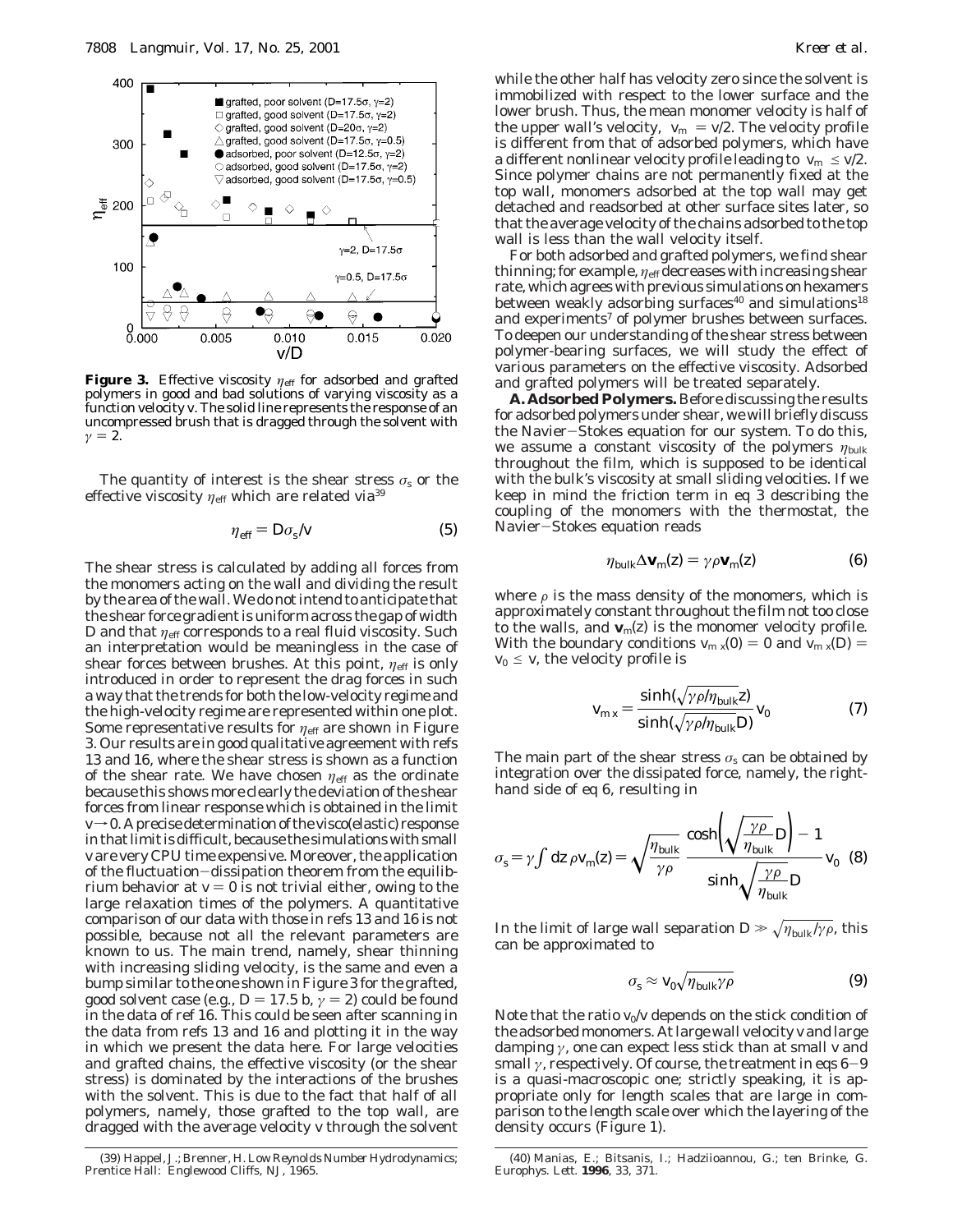

**Figure 4.** Velocity profile of adsorbed chains in good solvent for two shear velocities and solvent viscosities. The velocities are normalized to the mean velocity of the outermost polymer layer. The wall distance is  $D = 17.5b$ . The lines represent fits according to eq 7.

Some results for the velocity profile of monomers belonging to adsorbed chains are shown in Figure 4. The simple Navier-Stokes equation describes the velocity profile well for small wall velocities *v* and small coupling to the solvent *γ*. However, the normalized curves for  $\gamma$  = 0.5 do not collapse for the two velocities  $v = 0.03$  and  $v = 0.03$  $= 0.25$ . As we will discuss later, the large velocity gradient near the upper wall in the  $v = 0.25$  simulation stretches the polymers along the flow direction. This presumably results in the strongly reduced effective shear viscosity  $\eta_{\rm eff}$  which we have used as a fit parameter in Figure 4. The two curves for  $v = 0.03$  on the other hand can be described with a similar value for  $\eta_{\text{eff}}$ . For  $v = 0.03$ , the elongation of the polymers parallel to the upper surface's velocity is much smaller than for  $v = 0.25$  (see Figure 10 below).

Of course, for large values of ∇*v*, deviations from the simple Navier-Stokes equation (eq 6) have to be taken into account in order to reflect strong deviations from thermal equilibrium such as the stretching of the polymers. For small sliding velocities,  $v < 0.03$ ,  $\eta_{\text{eff}}$  is relatively independent of  $\gamma$  as long as  $\gamma$  < 2, indicating that the rheological response is still close to the linear response regime in that case.

Figure 4 furthermore confirms the assumption of a mean monomer velocity (much) smaller than *v*/2 for adsorbed monomers. This explains why our net shear force as shown in terms of an effective viscosity in Figure 3 is smaller for adsorbed polymers than for grafted polymers, which is in contrast to experiment.

For a given sliding velocity, the shear stress turns out to depend linearly on the normal pressure  $\sigma_N$  as can be seen in Figure 5. A linear change in  $\sigma_s$  with  $\sigma_N$  is wellknown for two solid bodies in relative motion,<sup>25</sup> and there are relatively simple quasi-geometrical explanations why the *static* friction force between two (boundary lubricated) solids shows this dependency.<sup>41</sup> However, those geometric arguments cannot be applied in a straightforward way to the frictional drag forces investigated in this study.

A possible interpretation of the relation  $\partial \sigma_s / \partial \sigma_N$  ≈ const can be based on the following scaling argument: Both theory and experiment<sup>42</sup> suggest that in the moderately



**Figure 5.** Net shear stress  $\sigma_s$  for adsorbed chains in good solvent with  $\gamma = 2$  as a function of  $\sigma_N$  for various shear velocities *v* and wall distances *D*. Solid lines are linear fits through the data.



**Figure 6.** Extrapolation of  $\sigma_s$  from previous figure to zero normal stress as a function of wall velocity *v* for various couplings *γ* to solvent.

strong compression regime the interaction energy per unit area *E*(*D*) of interacting adsorbed layers in a good solvent is  $E(D) \propto D^{-1}$ . Thus, the normal shear stress goes as  $\sigma_N$  $= -E(D)/D \propto D^{-2}$ . The effective viscosity in the overlap region of extent  $\delta$ , say, of the two interacting adsorbed layers, goes as  $\eta_{\text{eff}} \propto c \propto D^{-1}$ , on the assumption that the polymers are unentangled, where *c* is the monomer concentration in the gap and is assumed to be uniform across the gap. If we assume that  $\delta$  is more or less independent of  $\sigma_N$  in the range of Figure 5, then substituting  $\eta_{\text{eff}} \propto D^{-1}$  in eq 5 gives  $\sigma_s \propto \bar{D}^{-2}$ , that is, a linear increase of  $\sigma_s$  with  $\sigma_N$  as in Figure 5. This type of scaling argument should work best for very long chains and semidilute concentrations, conditions which apply to our simulations at best approximately, however.

Also, the extrapolations of the  $\sigma_s(\sigma_N)$  curves show an interesting proportionality with the velocity *v* of the upper wall; see Figure 6. Remember that the bare data (at a given nonzero normal load) show rather nonlinear behavior. Of course, at low load, *D* is large and hence ∇*v* is relatively small. This favors the validity of the Navier-Stokes equation and the proportionalities suggested in eq 9. Note that the stick condition  $v_0 = v$ , which allows replacement of  $v_0$  with  $v$  in eq 9, is particularly well

<sup>(41)</sup> Mu¨ser, M. H.; Wenning, L.; Robbins, M. O.*Phys. Rev. Lett*. **2001**, *86*, 1295.

<sup>(42)</sup> Klein, J.; Luckham, P. *Macromolecules* **1984**, *17*, 1041.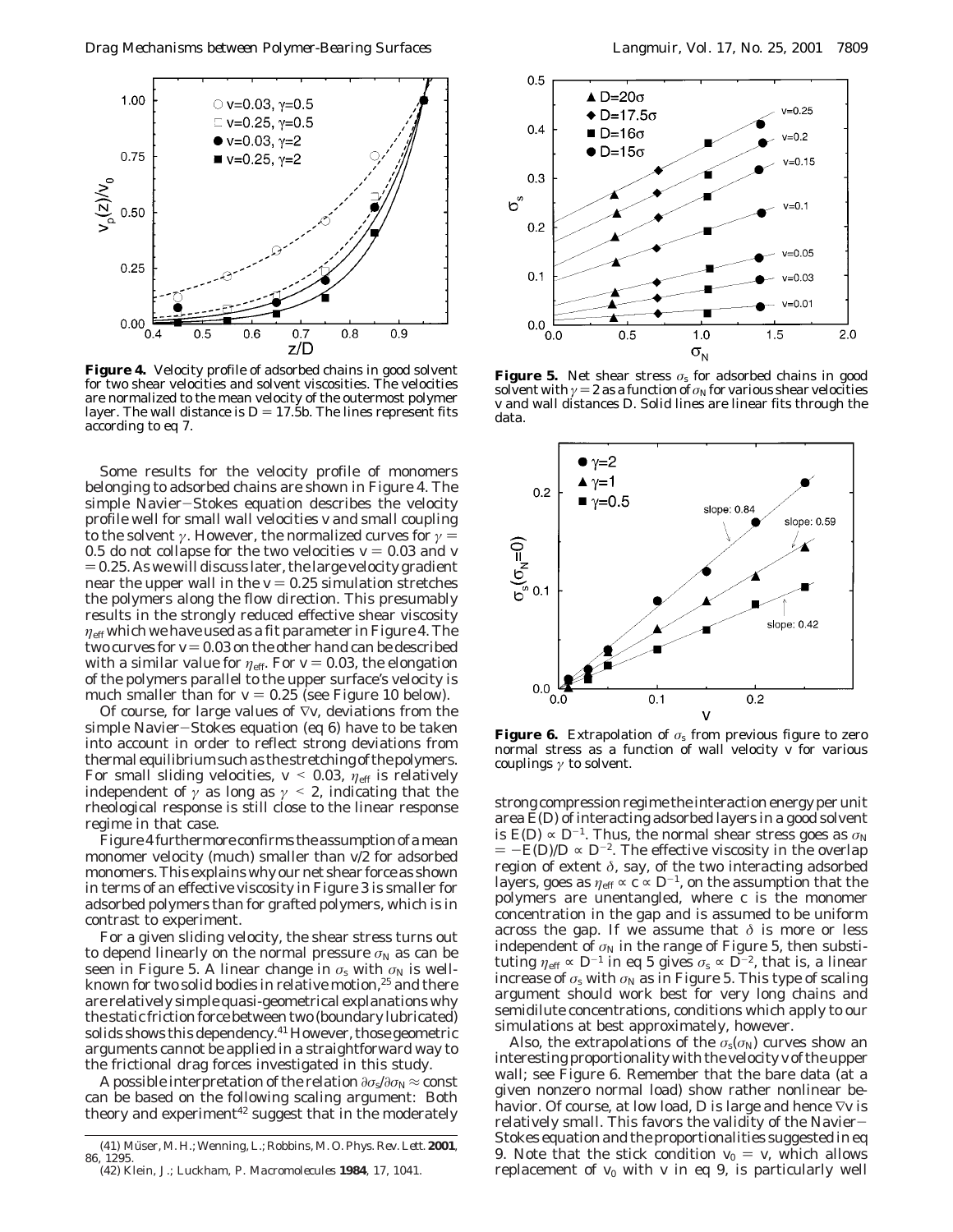

**Figure 7.** Folded density profile  $\rho_{ub}\rho_{1b}$  of polymer brushes in good solvent under different shear velocities ( $D = 17.5b$ , *γ* = 2, *N* = 30,  $\alpha$ <sub>g</sub> = 0.16).  $\rho$ <sub>ub</sub> and  $\rho$ <sub>1b</sub> denote the density of monomers belonging to the upper brush and lower brush, respectively.



**Figure 8.** Direct brush-brush shear stress  $\sigma_{\rm br}$  as a function of shear rate for different models.

satisfied at small loads. Of course, stick is also favored by small values of *γ* and *v*.

**B. Grafted Polymers.** The net shear stress  $\sigma_s$  that is measured in the simulations comes from the coupling of the polymers which are grafted to the upper surface to the thermostat which mimics the solvent plus a contribution  $\sigma_{\rm br}$  which comes from the direct brush-brush interaction. This section focuses on the latter contribution  $\sigma_{\rm br}$ . It is calculated by adding up all forces between monomers "belonging" to different walls (via their chemical bonds) and dividing the sum by the area of contact. A key quantity to understand *σ*br certainly is the overlap of the brushes from opposite sides of the interface. While it is difficult to measure the overlap between the brushes experimentally, this quantity is easily accessible in computer simulations. In Figure 7, the folded density profile is analyzed for our default model for different velocities. The extent of contact between opposing brushes decreases systematically with increasing velocity *v*. This explains why the net brush-brush friction decreases with increasing sliding velocity; see Figure 8 for some representative graphs. The decrease of  $\sigma_{\rm br}$  with *v* shown in Figure 8 for the good solvent case can be reasonably well described with a logarithmic velocity dependence.



**Figure 9.** Direct brush-brush shear stress  $\sigma_s$  for different models at various sliding velocities as a function of the overlap integral. Large velocities correspond to small direct brushbrush interactions and vice versa.

To analyze the dependence of  $\sigma_{\rm br}$  on the overlap, we first show that the integral over the overlap is closely related to the number of interactions that take place between monomers belonging to the lower surface and those belonging to the upper surface. The number of interactions per unit area  $N_{int}/A$  can be estimated with

$$
N_{\rm int}/A \propto \frac{1}{A} \sum_{i(\rm ub)} \sum_{j(\rm 1b)} \exp\{-(\mathbf{r}_i - \mathbf{r}_j)^2/2\sigma^2\} \qquad (10)
$$

where the sums over monomers with index *i* and *j* only include upper brush and lower brush monomers, respectively. Assuming that the density profile only varies on length scales that are large compared to the atomistic dimension*σ* or *b*, the right-hand side of eq 10 can be written as

$$
I_{\rm o} = (2\pi\sigma^2)^{3/2} \int dz \,\rho_{\rm ub}(z) \,\rho_{\rm lb}(z) \tag{11}
$$

within the mean-field assumption  $\rho_{\rm ub}({\bf r}) \approx \rho_{\rm ub}(z)$ . We have explicitly checked the linearity between  $N_{int}/A$  and the overlap integral *I*<sup>o</sup> for many different parameter sets. A proportionality constant larger than but in the order of unity was found. The proportionality constant does, however, depend slightly on the grafting density and the wall separation.

In Figure 9, the net brush-brush interactions  $\sigma_{\rm br}$  are plotted versus the overlap integral *I*<sup>o</sup> for a large variety of model parameters. It can be seen that the value of *σ*br is mainly determined by the overlap *I*o.

Velocity effects seem to be implicitly included in  $I_0$ , which might appear counterintuitive at first sight. If two configurations have the same amount of overlap but different sliding velocities, we would expect the fast sliding system to show larger friction than the slow sliding system. However, we have to keep in mind that the velocity gradient at the fast sliding interface is much larger than at the slow sliding interface. From the simulations of friction between surfaces bearing adsorbed polymers, we have learned that the effective viscosity decreases with increasing velocity gradient, because the polymers orient along the sliding direction. For grafted polymers, this orienting process is even enhanced due to the flow of the solvent past the brushes; thus, the decrease in the effective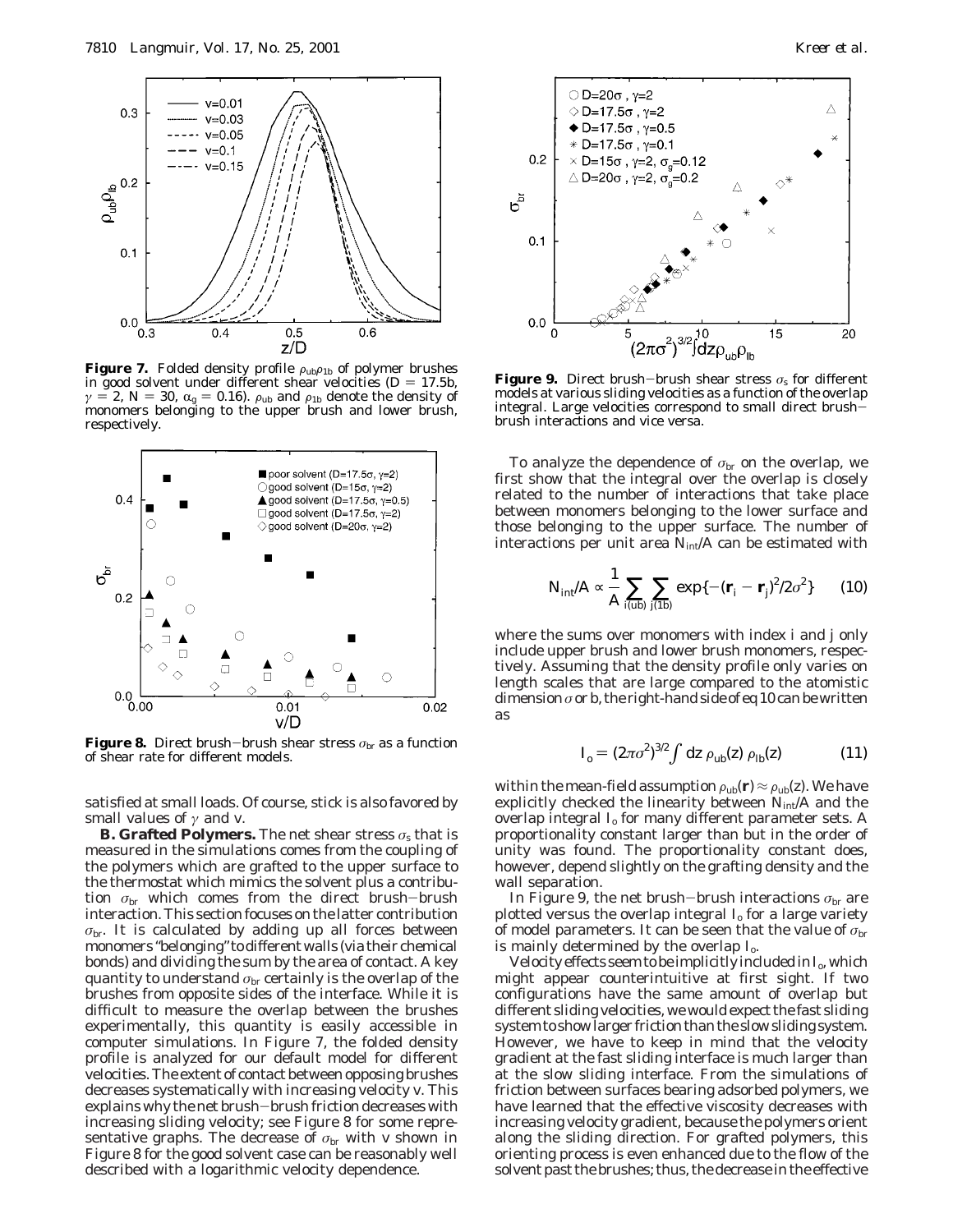

**Figure 10.** Diagonal elements of the tensor of gyration  $g_{\alpha\alpha}$  for adsorbed and grafted polymers as a function of shear rate in good solvent ( $\breve{D}$  = 17.5*b*,  $\breve{\gamma}$  = 2). The quantities are normalized by their equilibrium values at  $v = 0$ .

viscosity is even stronger for brushes than for adsorbed polymers. To summarize, the effect on friction due to an increase in *v* at a given overlap of the brushes is compensated by a decrease in the effective viscosity.

The effect of sliding velocity on the orientation of the polymers can be seen in the tensor of gyration, which is shown in Figure 10. The tensor of gyration  $g_{\alpha\beta}$  is defined as

$$
g_{\alpha\beta} = \langle \left[\sum_{i}^{N} (R_{i\alpha} - \langle R_{\alpha} \rangle)\right] \left[\sum_{i}^{N} (R_{i\beta} - \langle R_{\beta} \rangle)\right] \rangle \qquad (12)
$$

As mentioned in the above paragraph, the orientation effect of the polymers along the sliding direction is much larger for grafted polymers than for adsorbed polymers. It is instructive to represent the tilting effect of grafted polymers by showing snapshots of the simulation. This is done in Figure 11. One can clearly observe the tilting of the polymers and a reduction of the interpenetration by comparing the snapshot for different sliding velocities. Tilting and subsequent reduction in the effective viscosity were also observed for a strongly compressed brush that moved laterally with respect to a flat confining wall in good solvent conditions.22

Also for surfaces bearing polymer brushes a linear relationship between the brush-brush shear stress  $\sigma_{\rm br}$ and normal load per area  $\sigma_N$  is obtained within the regime of loads investigated. The relevant data are shown in Figure 12. From that figure, it is possible to extract (differential) friction coefficients  $\mu = \partial \sigma_s / \partial \sigma_N$ , which we compare to those obtained from Figure 5. The results are shown in Figure 13. For large velocities, *µ* decreases significantly with *v* for grafted polymers, but it increases and eventually levels at a value of about 0.15 for the adsorbed polymers.

One could stress again scaling arguments for a possible interpretation of  $\sigma_{\rm br} \propto \sigma_{\rm N}$ . The normal stress between brushes in a good solvent goes as  $\sigma_N \propto D^{-9/4}$ , or for the shorter brushes one may be closer to  $\sigma_N \propto D^{-2}$  (see e.g. eq. 14 in ref 10)). What is missing is how  $I_0$  varies with  $\sigma_N$ . If we assume the result [see e.g. eq 22b of ref 10] that *d* (the extent of interpenetration which is roughly proportional to  $\delta$ ) varies very weakly with *D*, as  $\delta \propto D^{-1/3}$ , then  $\delta \propto \sigma_N^{1/6}$ , that is, only a very weak variation. We

may also assume, as in the scaling argument above, that for the brushes too  $\eta_{\text{eff}} \propto c \propto D^{-1}$ . We also need to augment eq 5 with the effect of increased interpenetration *δ* since *σ*br depends directly on this. This gives  $\sigma_{\rm br} \propto \delta \eta_{\rm eff} / D \propto D^{-2} \sigma_{\rm N}^{1/6} \propto \sigma_{\rm N}^{57/54}$ , which is to a good approximation  $\sigma_{\rm br} \propto \sigma_{\rm N}$  and hence close to the results shown in Figure 12. One has to keep in mind again that this type of scaling argument should work best for very long chains and semidilute concentrations. These conditions apply to our simulations at best approximately, however.

### **IV. Discussion and Comparison to Experiment**

Focusing first on the behavior of sheared polymer brushes in good solvent conditions under moderate compression (e.g.,  $D/b = 17.5$  in Figure 8, noting from Figure 1 that the height of a single uncompressed brush is about *h*/*b*  $\approx$  15 so that brushes first overlap at *h*  $\approx$  30 *b*), we see from a comparison of Figures 2 and 8 that the shear stress typically is an order of magnitude smaller than the normal force. Qualitatively, this is the same effect as seen in the experiments;<sup>3,4,7</sup> however, in the experiments it was possible by increasing *D* somewhat to obtain shear stresses that are many orders of magnitudes smaller than the normal force. It is not possible to fully reproduce this finding with our simulations for a variety of reasons: (i) for larger *D*, the two brushes interact rather weakly with each other, and then our neglect of taking the solvent explicitly into account becomes more and more unrealistic; (ii) measuring extremely weak shear forces in a simulation that includes so few polymers in the system (our "default system" has no more than 67 polymers grafted to each wall), we would run into a problem of low statistics; (iii) due to the shortness of our chains  $(N = 30$  effective monomers per chain only), already the uncompressed brushes are only weakly stretched, and hence we do not have a wide range of *D* to our disposal. Choosing *D* too small, one obtains a pronounced layered structure throughout the polymer film all the way from one wall to the other, $^{21}$  and one rather encounters the situation of a dense polymer melt or even a confined polymer glass. This situation does not correspond to the experiment either. Nevertheless, we can vary the degree of interdigitation of the two polymer brushes by varying the shear rate (Figure 7), and we find that the shear stress varies approximately linearly with the overlap integral that measures the interdigitation of the two brushes (Figure 9). This result confirms the interpretation that was proposed for the experiments, and it agrees with the findings from various simulations of somewhat different models.20,21

A result which so far lacks experimental check, however, is the behavior of two interacting polymer brushes under bad solvent conditions: for  $D/b \approx 17.5$ , the shear stress is now much larger than previously (Figure 8), although the two brushes are only hardly compressed (Figure 1 shows that the height of a single uncompressed brush under bad solvent conditions is about  $h/b \approx 9$ ), and one is in a regime where the normal force is attractive rather than repulsive (Figure 2). Presumably, this latter observation presents the clue for this surprising strength of the shear forces: the monomers in the tails of the two brush profiles stick to each other, and overcoming this attraction needs a rather strong shear force.

This consideration already presents a distinct hint that for an understanding of the shear properties of polymerbearing surfaces the solvent conditions are very important. The simulations match up nicely with experiments of adsorbed chains in poor and theta solvents at different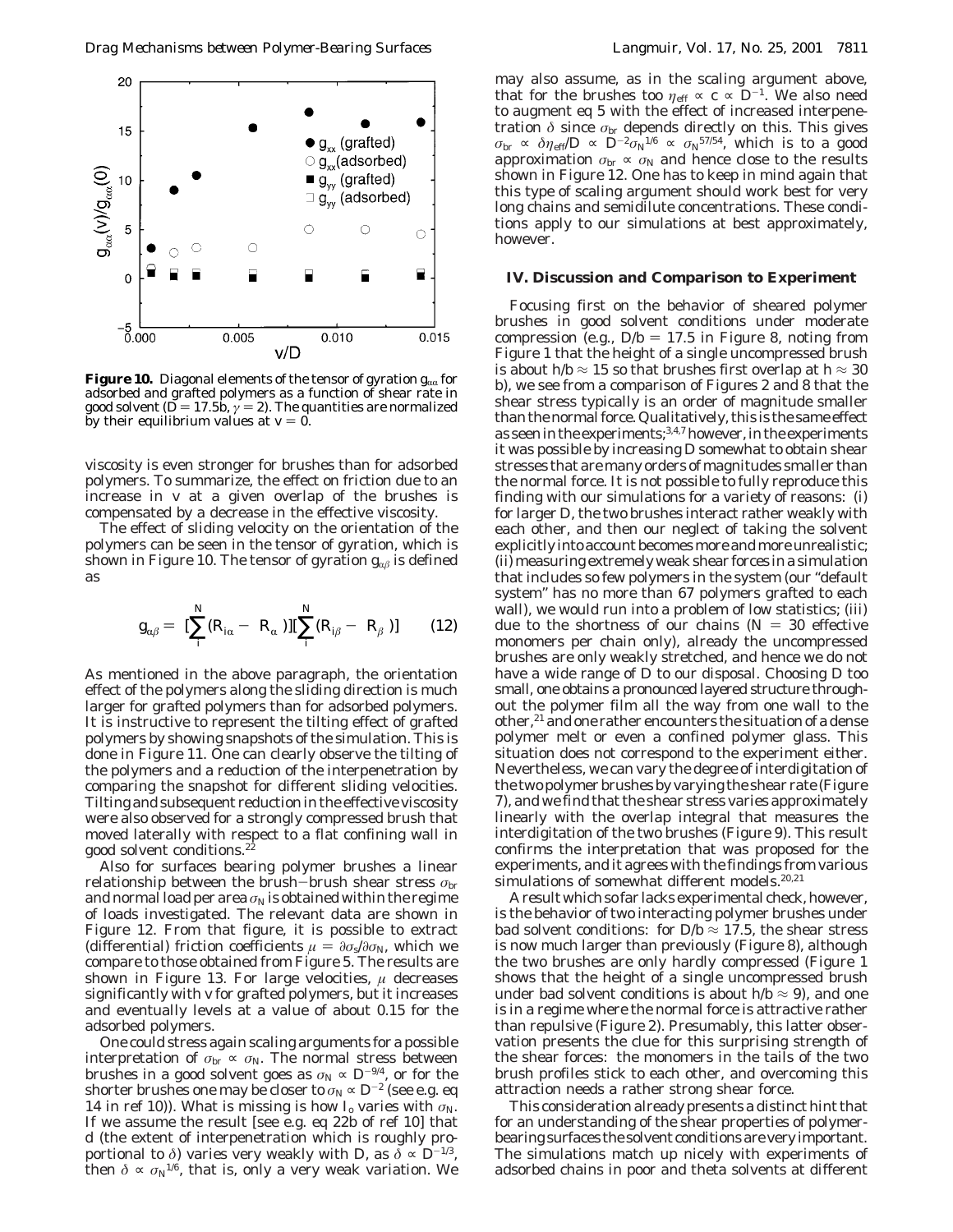

Figure 11. Snapshot of sliding walls bearing endgrafted polymers in good solvent. Polymers grafted to the upper wall are green, and polymers grafted to the lower wall are blue. Periodic boundary conditions are employed. Top: Sliding velocity  $v = 0.01$ . Bottom:  $v = 0.2$ .

shear velocities;<sup>4,11</sup> see also Figure 10 in ref 7. Similarly, the simulations roughly match experimental results for grafted chains.12

# **V. Conclusions**

We have used computer simulation methods to study the frictional drag experienced by a surface bearing either an adsorbed or a brushlike polymer layer as it slides past a similarly covered surface. For both adsorbed and brushlike layers, we have varied the normal pressure between the surfaces (and thus the intersurface separation), the sliding velocity, and the solvent quality. For the case of adsorbed polymers, our results reveal a rather strong frictional drag in poor solvent conditions (probably due to the monomer-monomer attractions), with a significantly weaker shear force in good solvents. Both results are qualitatively in agreement with experiments.

For the case of polymer brushes in good solvents, the most commonly encountered case, we find a remarkable decrease in the frictional drag at higher shear velocities, which is correlated with a corresponding decrease in the extent of overlap and interaction between the opposing brushes. This is due to stretching of the chains as a result of the sliding velocity field and the consequent reduction in the extent of their interaction in the overlap zone. These results too are in qualitative agreement with recent experiments.

Our results suggest several avenues for future simulation work. These include the use of longer chains and studying the effect of chain length and of grafting density for the case of polymer brushes. In particular, this would enable closer correspondence between the simulations and the experiments than is possible at present. Considering much longer chains and keeping the grafting density the